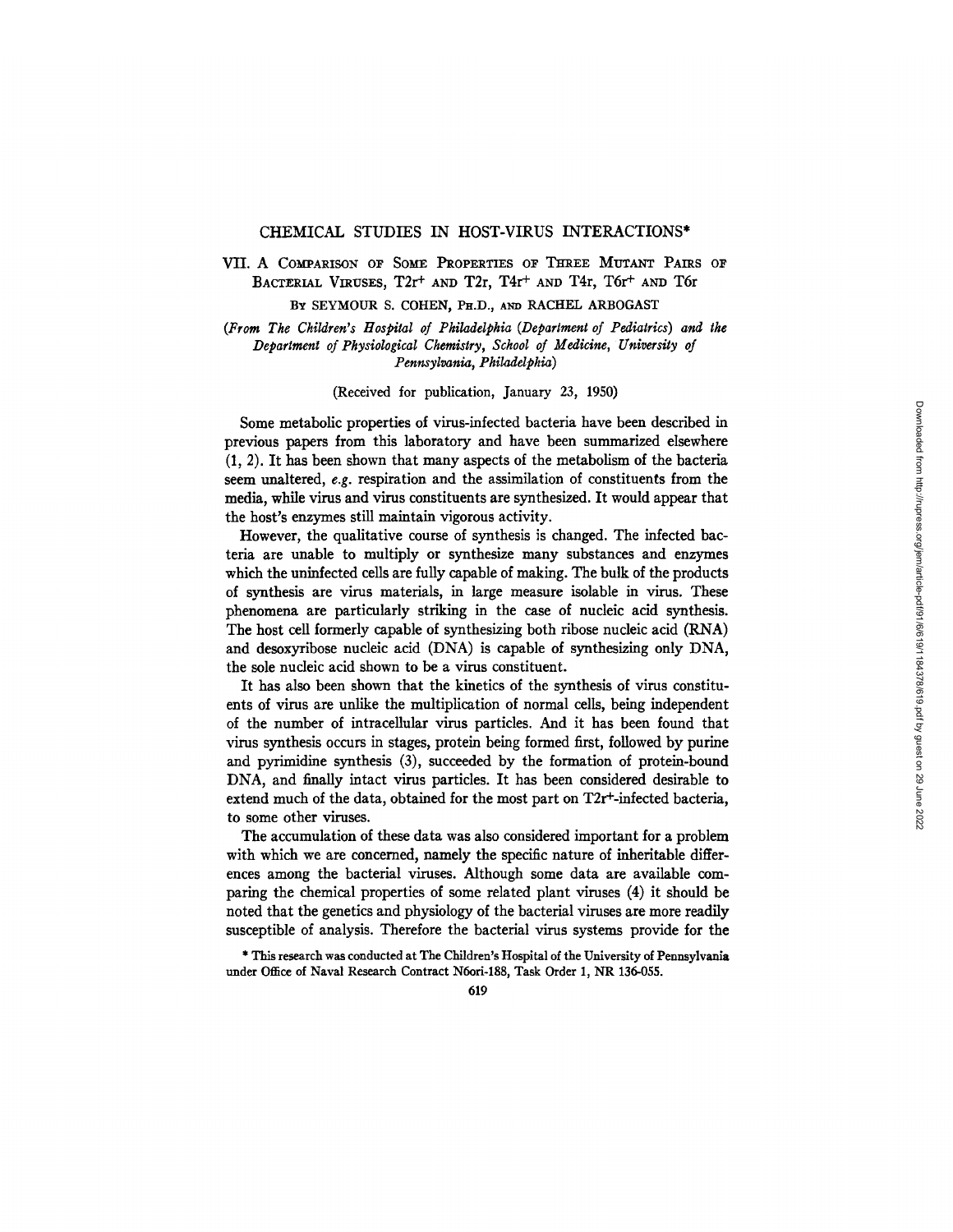time being a much better system for the correlation of genetic, chemical, and physiological similarities and differences.

In this paper data will be presented constituting a comparison of some properties of three mutant pairs of bacterial viruses,  $T2r^+$  and  $T2r$ ,  $T4r^+$  and  $T4r$ , T6r<sup>+</sup> and T6r, their one-step growth curves, adsorption to their host bacteria, and protein and DNA synthesis within the infected cells.



Fro. I. A comparison of the viable count and turbidity of a culture of *E. coli strain B*  during active growth at  $37^{\circ}$  in an aerated glucose medium. Viable count = colony count  $\times$  10<sup>7</sup> per cc.

#### *Methods and Materials*

*Bacterlal Growth.--Escherichia coli* strain B was subcultured monthly to Difco agar nutrient broth slants. From these, weekly subcuitures were made to a chemically defined liquid medium containing (in per cent): glucose 0.1, Na2HPO4 1.64, KH2PO4 0.15, (NH4)2SO4 0.2,  $MgSO_4$ -7 H<sub>2</sub>O 0.02, CaCl<sub>2</sub> 0.001, and FeSO<sub>4</sub>-7 H<sub>2</sub>O 0.00005. These cultures were aerated at 37° overnight; they grew to a concentration of about  $1.2 \times 10^9$  bacteria per cc., as determined by a viable count. The limiting factor in this medium, as described elsewhere (5), was glucose. The organisms stopped multiplying while still in their exponential phase. On daily subculture from the exhausted medium to fresh medium containing glucose, the organisms had a lag phase of about 45 minutes, unlike strain K-12 which had no lag phase on subculture under these conditions. It can be seen in Fig. 1 that the turbidityand viable count curves as a function of time were exponential and parallel throughout the entire period of multiplica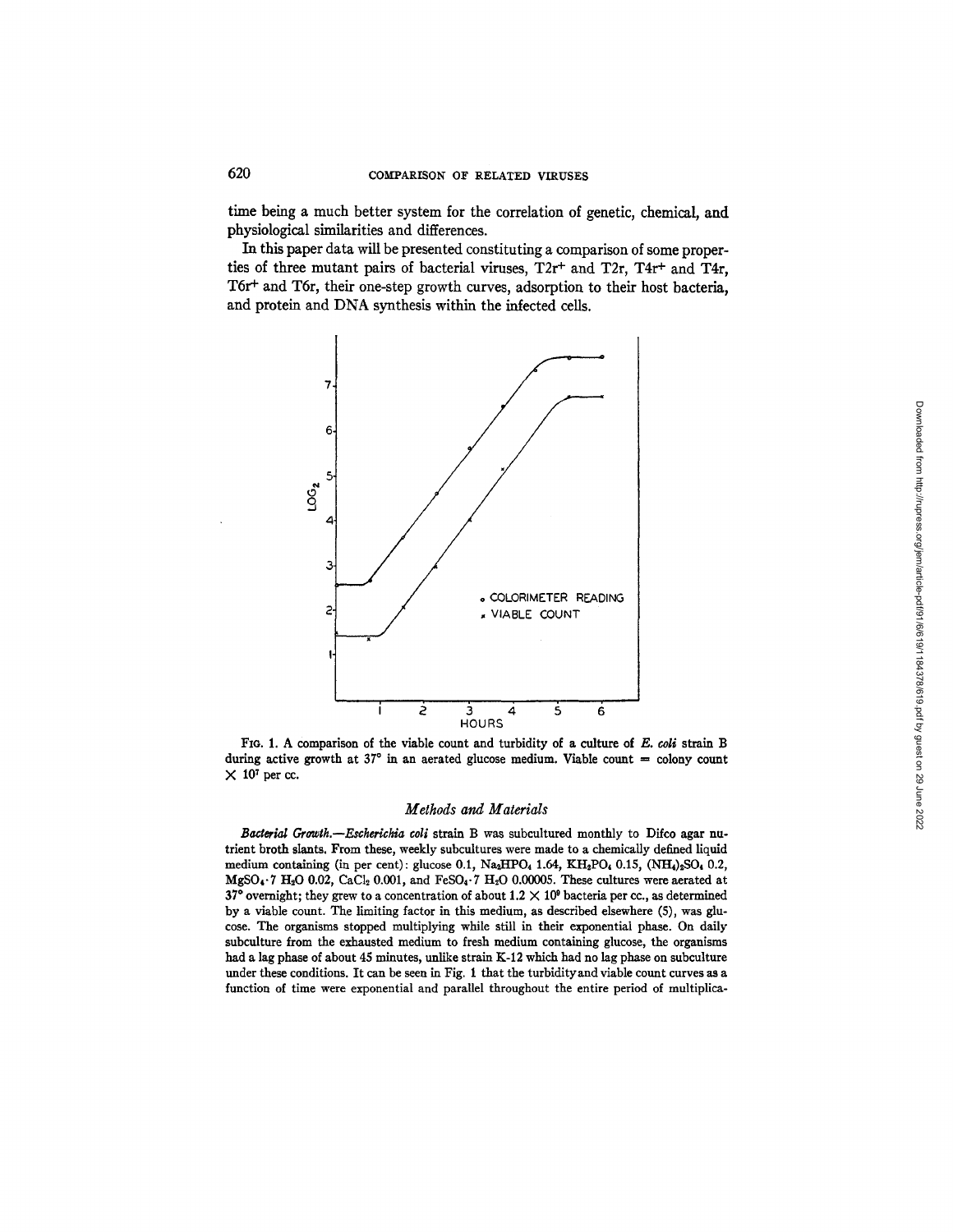tion, unlike these functions for this strain in the lactate medium or in broth used in earlier studies (6). For most studies a culture freshly grown to  $2 \times 10^8$  bacteria per cc. was used, as determined in the Klett-Summerson photoelectric colorimeter fitted with a 420 filter. The colorimeter at this bacterial concentration gave a reading equivalent to that of the same concentration of broth-grown organisms, indicating that the sizes of the two were similar. On the other hand, lactate-grown organisms were much smaller when cultured to this concentration and gave a lower colorimeter reading.

Virus Strains.-The bacteriophages T2r<sup>+</sup>, T2r, T4r<sup>+</sup>, T4r, T6r<sup>+</sup>, and T6r were obtained from Dr. A. H. Doermann, then of the Carnegie Institution. The r strains were obtained by picking an r plaque which appeared as a spontaneous mutation in the plating of the  $r^+$  strain. These r plaques were subcultured on *E. coli* and the lysates so obtained were rcanalyzed by plating on various resistant and non-resistant *E. coli* strains. It was found that the T2, 4, or 6 phages were free of the other types. The r or  $r^+$  cultures contained less than 0.1 per cent of  $r^+$  or r phages respectively. All the r phages gave clear-edged, haloed plaques. However, the plaque sizes of the viruses were in the order T4r  $>$  T6r  $>$  T2r. The r<sup>+</sup> phages uniformly gave small fuzzy-edged plaques due to the phenomenon of  $r^+$  lysis inhibition (7, 8). This phenomenon explains respiration and turbidimetric experiments reported in Paper I in this series, in which periods of measurement were used far greater than the normal latent period observed in singly infected cells.

The purified phage preparations were of two types.  $T2r<sup>+</sup>$  and T2r preparations had been grown by the method of confluent lysis in Hershey agar and purified as described (9).  $T4r^+$ T4r, T6r<sup>+</sup> and T6r were grown in the glucose medium by multiple infection of bacteria at  $2 \times 10^8$  per cc., and harvested at an approximately maximal titer. This titer was reached in 1 hour with the r strains, as determined from the one-step growth curves and turbidimetric studies, while direct assay established the appropriate harvest time of 3 hours for  $T6r<sup>+</sup>$  and 5 hours for T4r<sup>+</sup>. Thus r<sup>+</sup> lysates were initially obtained at titers of 5 to 7  $\times$  10<sup>10</sup> per cc., while r lysates had 3 to  $4 \times 10^{10}$  virus particles per cc. In this medium a spontaneous inactivation of 10 to 20 per cent per hour took place at 37 ° and rapid chilling and isolation of virus at the correct harvest time were important. The relationship of these points to the purity of the isolated virus product has been discussed at some length elsewhere (9).

The virus concentrates, prepared by differential centrifugation, were stored in 0.85 per cent NaCl at 4<sup>o</sup>. Periodic examination and assay over the course of a year revealed a slow inactivation which was far less than that of virus similarly prepared in lactate medium (10). The viscosity of the glucose-grown virus preparations was comparable to broth-grown virus, a relationship in accord with the high depolymerase activity of the host cells, revealed in lysis.

*Analyses.--One-step* growth curves were determined by the technique of Delbriick and Luria (11). Virus assay employed the spreading and layering modification of Hershey et  $al$ . (12). The ultraviolet absorption spectra of virus concentrates were determined in a Beckman spectrophotometer in 0.0335  $\text{M}$  phosphate buffer at pH 7.0. The estimation of DNA and protein in infected cells has been described (8).

The adsorption of the virus strains to B was studied by two techniques. The bacteria were grown to 1.3  $\times$  10<sup>9</sup> per cc. overnight, sedimented, washed with the defined medium free of glucose, and resuspended in this medium at about 1 to  $2 \times 10^8$  per cc. The bacteria were assayed by colony count. Virus was added to give a final concentration of 1 to  $2 \times 10^{7}$  per cc. at 38°. Aliquots were removed periodically and centrifuged at 2500 R.P.M. for 4 minutes. The supernatant was assayed for free virus.

The screening of the virus for adsorption cofactor requirements (13) was done by plating a given virus strain by the Hershey technique on broth agar and on agar containing the glucose medium described above. It was anticipated that viruses requiring an adsorption cofactor would give rise to plaques in broth agar but not in glucose agar.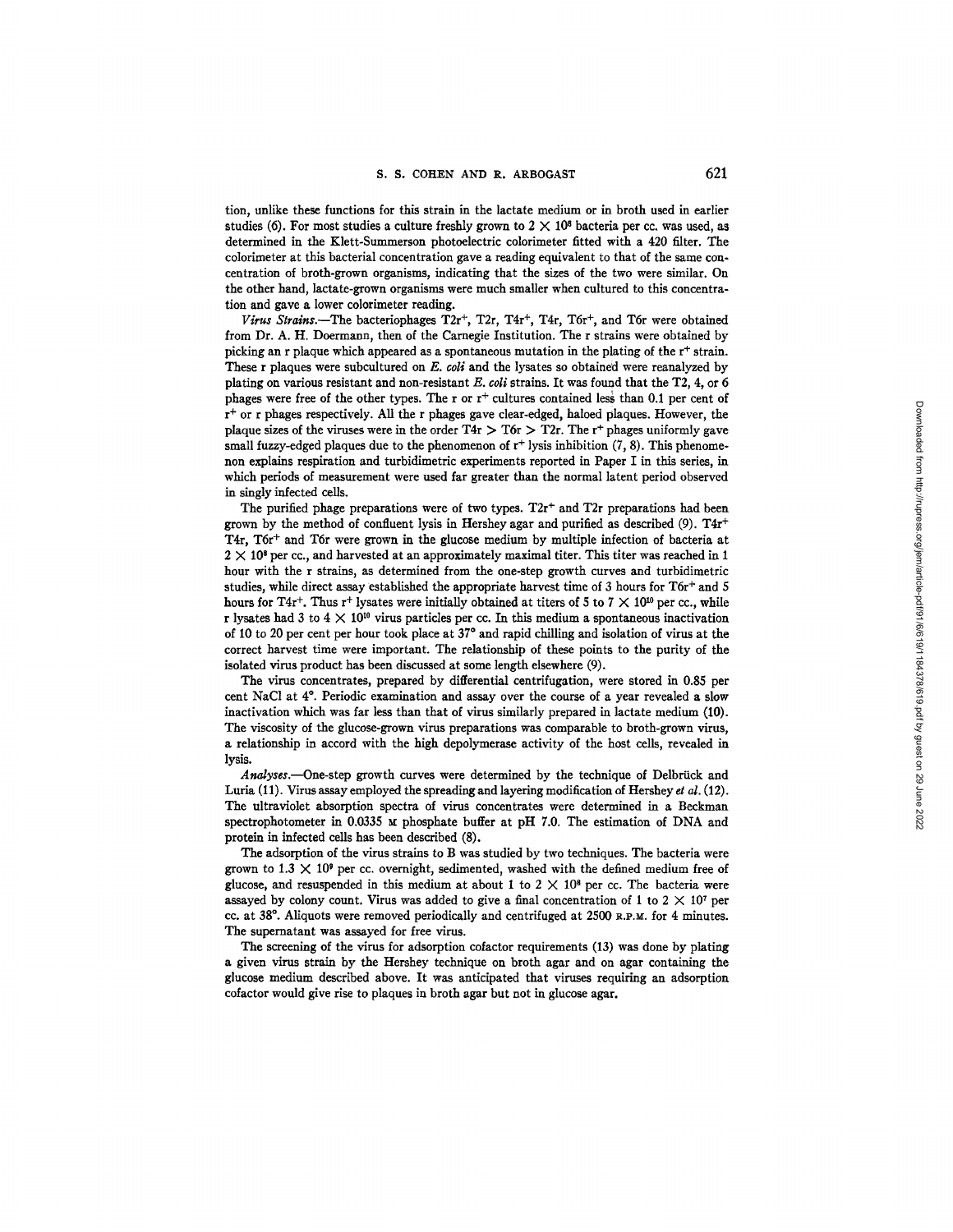#### RESULTS

*Ultraviolet Absorption Spectra*.—No significant differences between r and r<sup>+</sup> strains of the T pairs have been observed. In Fig. 2 is presented a comparison of spectra for T6r<sup>+</sup> and T6r determined at 0.0303 mg. virus DNA per cc. The analyses were run in 0.0335  $\times$  phosphate buffer at pH 7.0. The K values at 2600 Å ( $K =$  density per mg. P per cc., as defined by Putnam *et al.* (14)) for these T6 preparations and DNA were 363 and 278 respectively.<sup>1</sup>



FIG. 2. A comparison of the ultraviolet absorption spectra of T6r<sup>+</sup>, T6r, and desoxyribose nucleic acid (DNA) at the same DNA concentrations.

The densities of the various T virus preparations at 2600  $\AA$  were quite similar. No effort will be made to consider the significance of slight quantitative differences in the K values at various wave lengths. These were of the order of 10 per cent and less among the T group. However, when the spectra for T2, T4, and T6 viruses were compared by adjustment to the same density at  $2600~\text{\AA}$ , it could be seen clearly that the three virus groups had differences in absorption spectra which have been found to be reproducible for our strains.

<sup>1</sup> The K values for T6r<sup>+</sup> given by Putnam et al. indicated densities about 2.2 times those which we have found. We have recently been informed by Dr. Putnam that his values are **in**  error and have been redetermined.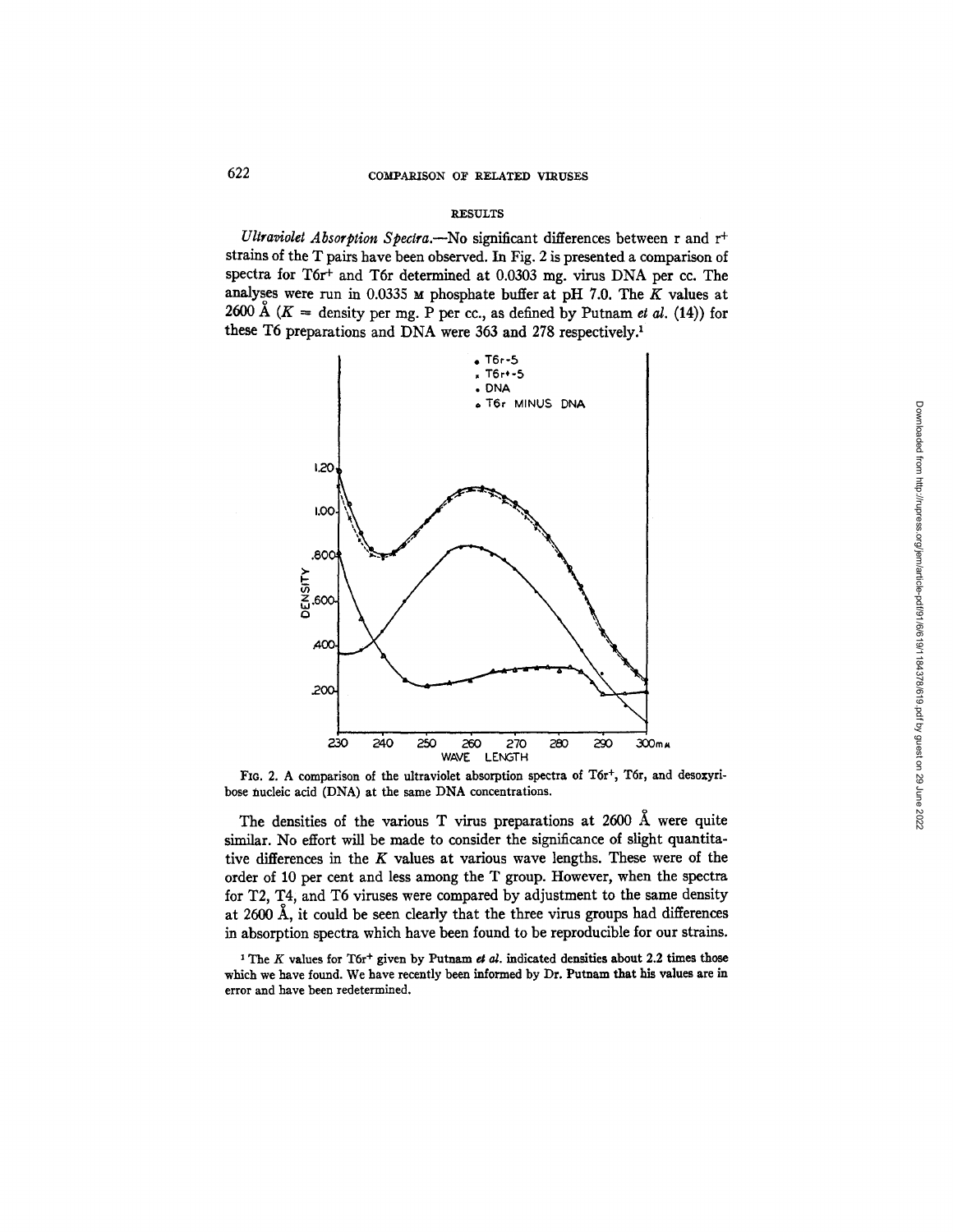In Fig. 3 are presented such a comparison of a T2r, T4r, and T6r strain in phosphate buffer. Any one of these r strains had been shown to give essentially the same absorption spectrum as the homologous  $r^+$  strains. It can be seen that there are significant differences between T2, T4, and T6, T4 and T6



FIG. 3. Comparison of the ultraviolet absorption spectra of T2r, T4r, and T6r bacterial viruses.

containing relatively more ultraviolet-absorbing protein constituents. It can be seen in Fig. 2 that these protein constituents in T6 absorbed in the region  $2700$  to  $2850$  Å. For T2 these protein constituents were shown by a similar technique to absorb predominantly about 2800  $\AA$  suggesting relatively more tyrosine in T6 than in T2.

*Adsorption.--In* the screening tests for adsorption cofactors it was noted that the plating efficiencies of all the phages were markedly decreased on glucose agar. This, of course, would tend to obscure the results. In Table I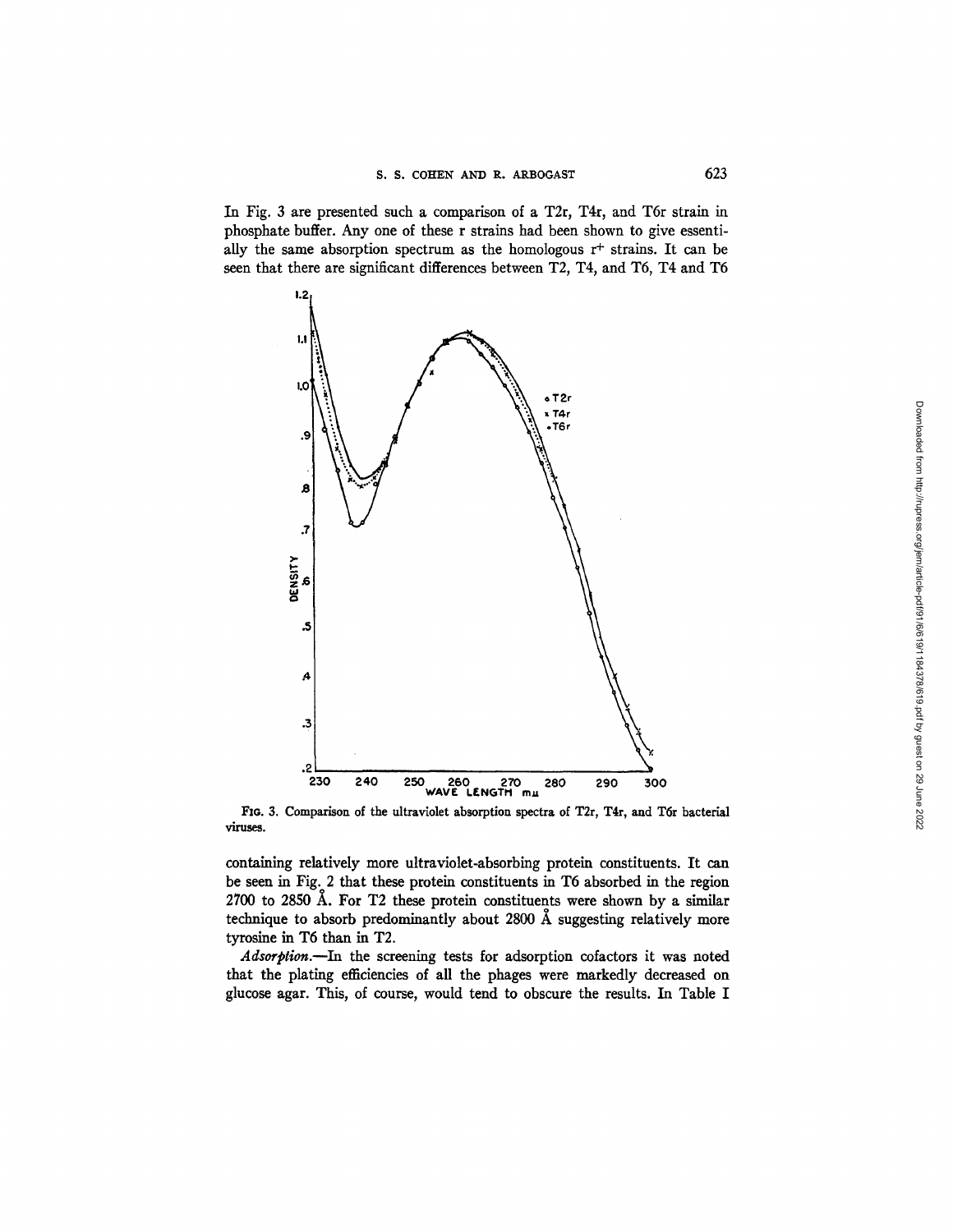### 624 COMPARISON OF RELATED VIRUSES

are presented data on such a test. It can be seen that on glucose agar the assays of  $T2r^{+}$ ,  $T2r$ ,  $T4r^{+}$ , and  $T4r$  were quite low but by roughly the same amount. The apparent titer of T6r however had fallen to one-fiftieth of that on broth, that of  $T6r<sup>+</sup>$  being about one-third to one-fifth of the titer in broth. These results were reproducible with other preparations of the same strains.

Although this crude test suggested that only T6r and possibly T6r<sup>+</sup> required a cofactor for the development of a reproductive cycle, the more exact adsorption tests revealed that only our T2r<sup>+</sup> and T2r strains lacked adsorption

| TABLE I                                                                   |
|---------------------------------------------------------------------------|
| The Assay of Bacterial Viruses on Nutrient Broth Agar and on Glucose Agar |

| Virus              | Nutrient agar titer per cc. | Glucose agar titer per cc.    |
|--------------------|-----------------------------|-------------------------------|
| $T2r^+$            | $5.16 \times 10^{11}$       | $3.29 \times 10^{11}$         |
| T2r                | $3.79 \times 10^{11}$       | $2.37 \times 10^{11}$         |
| $T4r^+$            | $1.86 \times 10^{11}$       | $1.31 \times 10^{11}$         |
| T4r                | $2.19 \times 10^{11}$       | $1.15 \times 10^{11}$         |
| $T6r$ <sup>+</sup> | $1.48 \times 10^{11}$       | 4.4 $\times$ 10 <sup>10</sup> |
| T6r                | $1.89 \times 10^{11}$       | 3.5 $\times$ 10 <sup>o</sup>  |

TABLE II *Adsorption Rate Constants K Cra)/Min.* 

| Virus              | 0 tryptophane         | $50 \gamma$ tryptophane per cc. | Limiting tryptophane<br>concentration* |
|--------------------|-----------------------|---------------------------------|----------------------------------------|
| $T2r^+$            | $1.63 \times 10^{-9}$ |                                 |                                        |
| T2r                | $1.65 \times 10^{-9}$ |                                 |                                        |
| $T4r+$             |                       | $9.0 \times 10^{-10}$           |                                        |
| T4r                |                       | $7.6 \times 10^{-10}$           | $6.0 \times 10^{-10}$                  |
| $T6r$ <sup>+</sup> |                       | $8.9 \times 10^{-10}$           | $2.1 \times 10^{-10}$                  |
| T6r                |                       | $8.8 \times 10^{-10}$           |                                        |
|                    |                       |                                 |                                        |

 $K = \log_{10}$  Initial virus  $\sqrt{1}$   $\sqrt{1}$  1

Free virus  $\hat{\ }$  Time  $\hat{\ }$  Concentration B

B, 1.6 to 2  $\times$  10<sup>8</sup> per cc.; temperature, 38°C.; initial virus, 2  $\times$  10<sup>7</sup> per cc.

\* T4,  $0.2\gamma$  tryptophane per cc.; T6,  $0.05\gamma$  per cc.

cofactor requirements. As shown in Table II,  $T2r^{+}$  and  $T2r$  had the same adsorption rate constants in the absence of added cofactor.

The T4 and T6 strains were then tested in the presence of added  $l$ -tryptophane and as shown in Table II, it was found that this amino acid acted as an adsorption cofactor. In excess tryptophane, the adsorption rate constants for T4r<sup>+</sup>, T4r, T6r<sup>+</sup>, and T6r were quite similar. Typical data are given in Fig. 4 for T4r<sup>+</sup> and T4r. In view of these results, the screening experiments indicated that the bacteria used in the assay secreted enough adsorption cofactor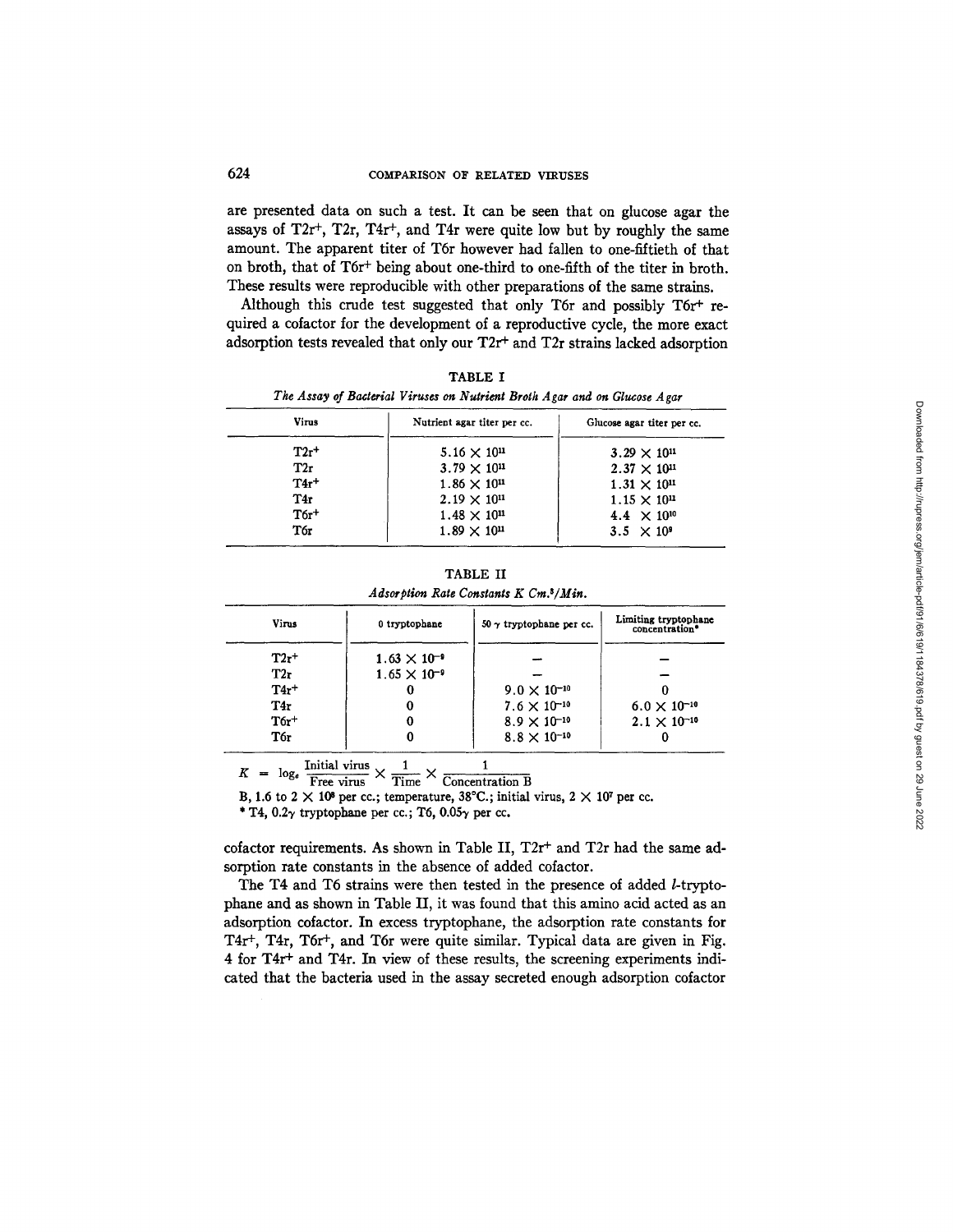for T4r<sup>+</sup>, T4r, T6r<sup>+</sup>, but not T6r. This suggested that tests at limiting tryptophane concentrations might reveal differences in the adsorption cofactor requirements especially between the T6 viruses.



Fro. 4. The adsorption curves of T4r<sup>+</sup> and T4r on *E. coli* in a mineral medium containing an excess of tryptophane.

Contrary to expectation it was found that such differences could be readily demonstrated with the T4 strains but only slightly, if at all, with the T6 viruses. In Fig. 5, it can be seen that at tryptophane concentrations of 0.2  $\gamma$ per cc., T4r was scarcely adsorbed, if at all, whereas T4r was adsorbed at almost a normal rate. At this concentration of tryptophane the T6 viruses were both slowly adsorbed at similar rates. No tryptophane concentration was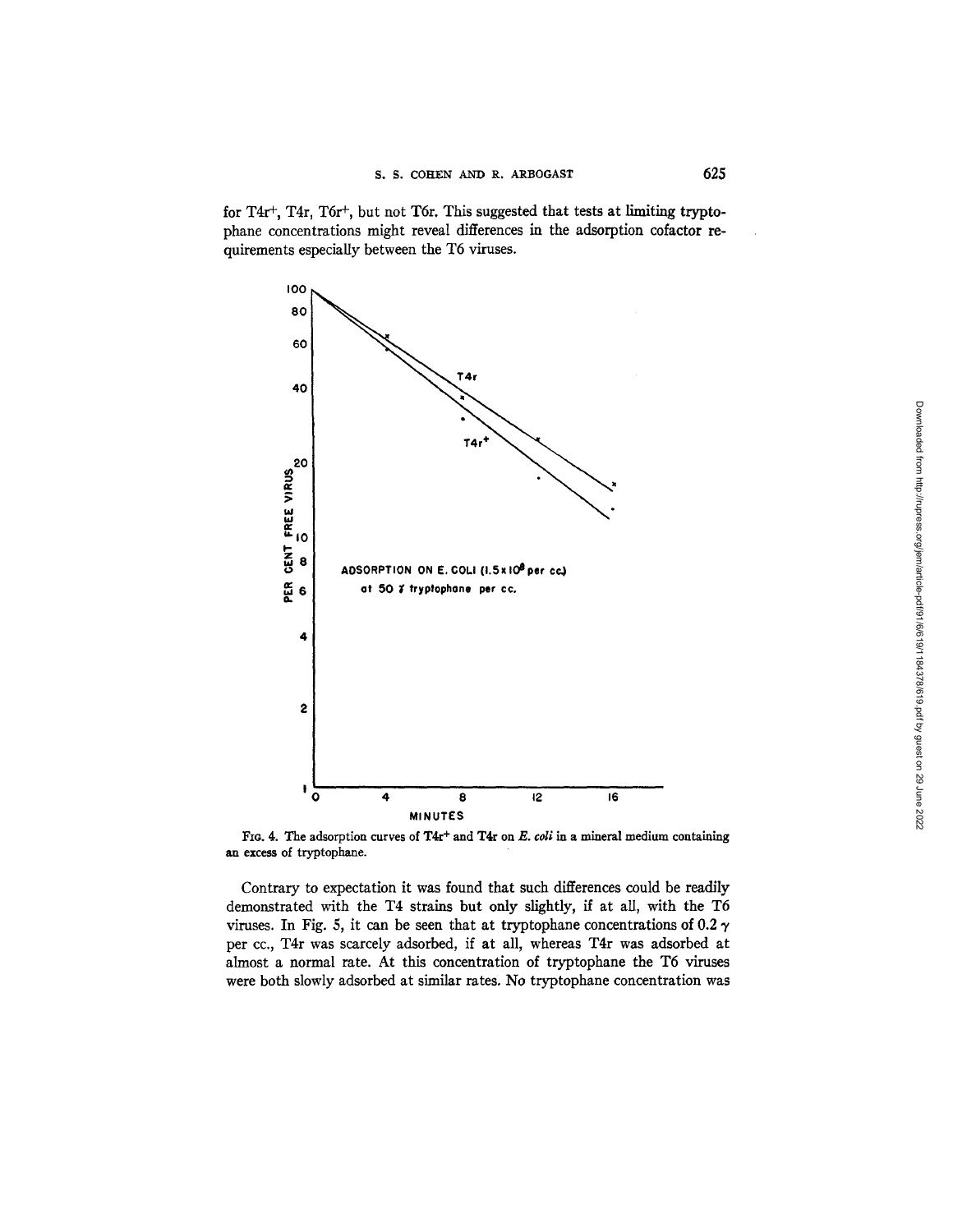found at which T6r was markedly less rapidly adsorbed than  $T6r^+$  or the T4 strains.

The significance of the screening test for adsorption cofactors by plating on glucose agar is therefore somewhat obscure. However, in additional tests



FIG. 5. The adsorption curves of T4r<sup>+</sup> and T4r on *E. coli* in a mineral medium containing limiting amounts of tryptophane.

it has been shown that supplementing the glucose agar with tryptophane did increase the plating efficiency of T6r.

#### *One-Step Growth Curves.--*

In these studies, bacteria were grown to the same concentration as was used in subsequent chemical studies; i.e.,  $2 \times 10^8$  per cc. Experiments were run under conditions of single and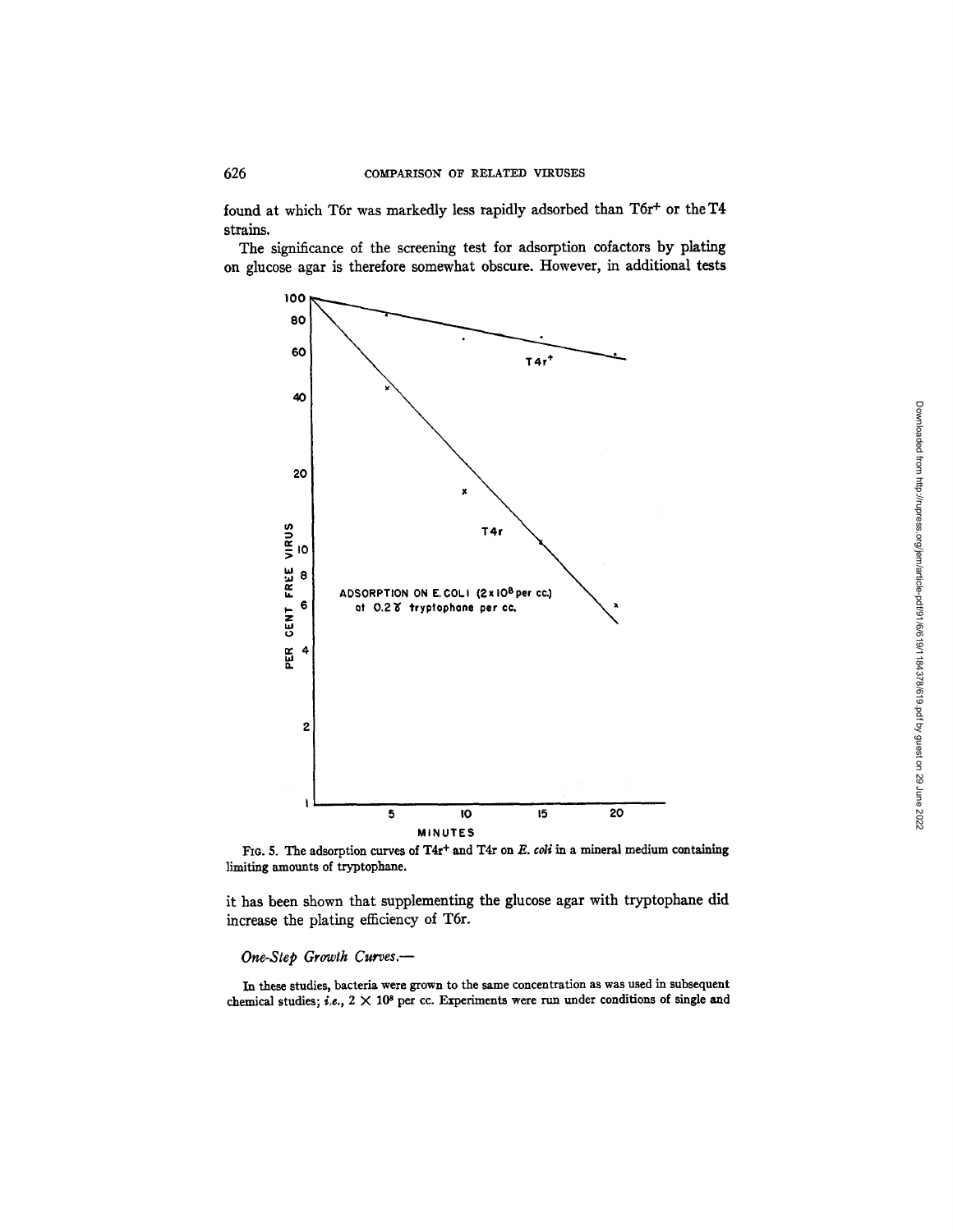multiple infection, adsorption being carried out at relatively high concentrations of both reactants; *i.e.*,  $2 \times 10^8$  bacteria per cc. or  $2 \times 10^7$   $2 \times 10^9$  virus particles per cc. The tubes were diluted during the latent periods to eliminate readsorption of virus liberated from infected cells. Free virus was estimated in supernatant fluids after centrifugation of infected cells.

In Table III are presented data summarizing the latent periods, rise periods, and burst sizes for the 6 viruses under conditions of single infection. It can be seen that the T2 viruses have indistinguishable latent periods and burst sizes, with a slightly shorter rise period for the r strain. The consistently low burst sizes suggest an inability of a large proportion of infected ceils to lyse. This hypothesis was supported by turbidimetric and other studies. It has been shown (3) that cells infected with this strain of  $T2r<sup>+</sup>$  under conditions of mutual

| Vírus              | Latent period | Rise periods, approx.<br>time | Apparent burst size |
|--------------------|---------------|-------------------------------|---------------------|
|                    | min.          | min.                          |                     |
| $T2r$ <sup>+</sup> | $27 - 28$     | 20                            | 50-60               |
| T2r                | $27 - 28$     | 11                            | $35 - 80$           |
| $T4r$ <sup>+</sup> | $33 - 36$     | 20                            | $70 - 115$          |
| T4r                | 27            | 12                            | 110-180             |
| $T6r+$             | 30            | 15                            | $75 - 105$          |
| T6r                | 35            | 20                            | $75 - 120$          |

TABLE III

*One-Step Growth Experiments for Various Bacterial Viruses at Single Infection\** 

\* Adsorption period--5 minutes. Several experiments were made for each **virus.** 

reactivation did not lyse even though intracellular virus was demonstrable by a cyanide-lysis technique (15).

The T4r<sup>+</sup> strain was shown to have a consistently longer latent period and rise period than the T4r strain. On the other hand, it was found that T6r had significantly longer latent and rise periods than the homologous T6r<sup>+</sup> virus. Under conditions of single and multiple infection an increase in infectious centers of about 50 per cent appeared at about 25 minutes in the T6r systems and remained level until the major burst occurred at 35 minutes. One-step growth experiments on multiple infection were determined in systems in which other functions were simultaneously studied and will be discussed below.

*Virus Production and DNA Synthesis.--Studies* of DNA synthesis were undertaken under conditions of infection, with about 5 virus particles per cell; *i.e.*,  $2 \times 10^8$  bacteria and  $10^9$  virus per cc. The adsorption rates of the phages in these media indicated that each bacterium would successively adsorb virus particles throughout the latent period. Under the conditions of our experiments with our virus strains, lysis inhibition was not only a reinfection phenomenon by virus liberated at the beginning of the burst in the culture but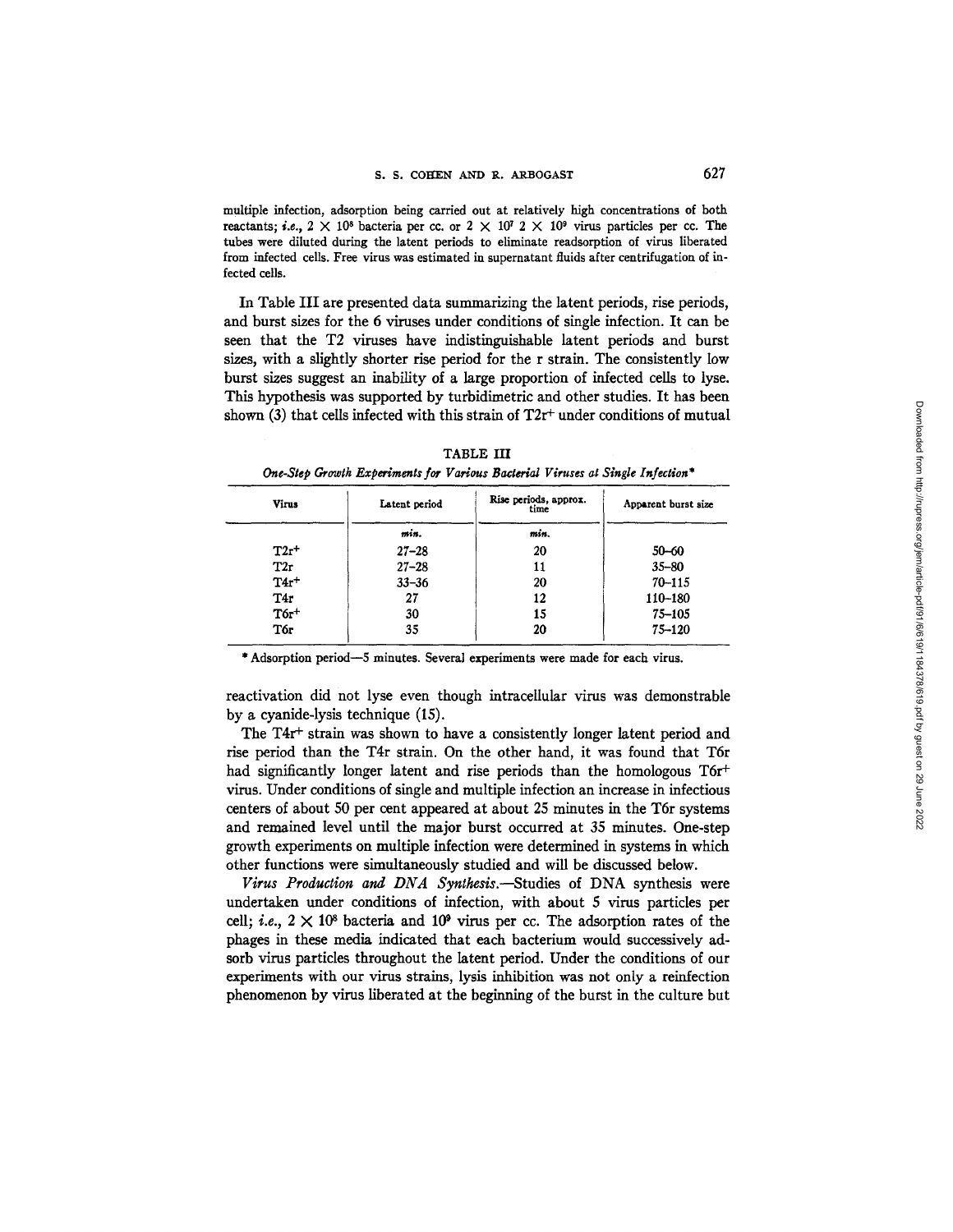also due in part to repetitive infection during adsorption even at these low multiplicities. When one-step growth of  $r^+$  strains was determined in dilution after a 20 minute adsorption period, marked increases of latent periods and rise periods were found. Data are presented in Table IV summarizing one-step growth experiments under these conditions for the various mutant pairs which were examined simultaneously.

In Figs. 6 to 8 are presented the DNA syntheses simultaneously determined in these same systems of undiluted suspensions of infected bacteria. It is seen in these studies that no significant difference in the rate of DNA synthesis was observed between  $r^{+}$  and r strains. Each pair had a comparable short delay before DNA synthesis began, the delays with T2 and T6 being about 6 minutes, that with T4 10 to 12 minutes. The rates of increment were identical and constant through most of their course. The sole detectable

| Virus              | Latent period | Rise periods, approx.<br>time | Apparent burst size |
|--------------------|---------------|-------------------------------|---------------------|
|                    | min.          | min.                          |                     |
| $T2r^+$            | 30            | 40                            |                     |
| T2r                | 27            | 13                            | $15 - 37$           |
| $T4r^+$            | 33            | 40                            | 60                  |
| T4r                | 27            | 13                            | 200-230             |
| $T6r$ <sup>+</sup> | 45            | 15                            | 35                  |
| T6r                | $35 - 38$     | 15                            | 120-160             |

*One-Step Growth Experiments for Various Bacterial Viruses under Multiple Infection\** TABLE IV

\* Adsorption period--20 minutes. The virus to cell ratio was 5.0.

difference was the time at which r-infected bacteria stopped synthesizing DNA. This corresponded to some point within the rise period, at which point lysis was considerably advanced.

It was possible to estimate from the T4r and T6r experiments the amount of DNA synthesized per particle. In the T4r experiment presented, a burst size of 230 had been obtained in a one-step growth experiment from a culture of 1.54  $\times$  10<sup>8</sup> infected bacteria per cc. which had synthesized 9.5  $\gamma$  DNA per cc. The DNA synthesized per liberated particle was therefore  $2.6 \times 10^{-16}$  gm.

In the T6 experiment in Fig. 8 a burst size of 120 was obtained in a system containing 2.65  $\times$  10<sup>8</sup> bacteria per cc. which had synthesized 10.4  $\gamma$  DNA per cc. The DNA synthesized per liberated particle was therefore  $3.3 \times 10^{-16}$  gm.

*Protein Synthesis in T4r<sup>+</sup>- and T4r-Infected Cells.*—In Fig. 9 is presented a comparison of protein and DNA syntheses in bacteria simultaneously infected with a 5-fold multiplicity of  $T4r^+$  or T4r. It can be seen that no significant difference is to be observed between these systems over the period before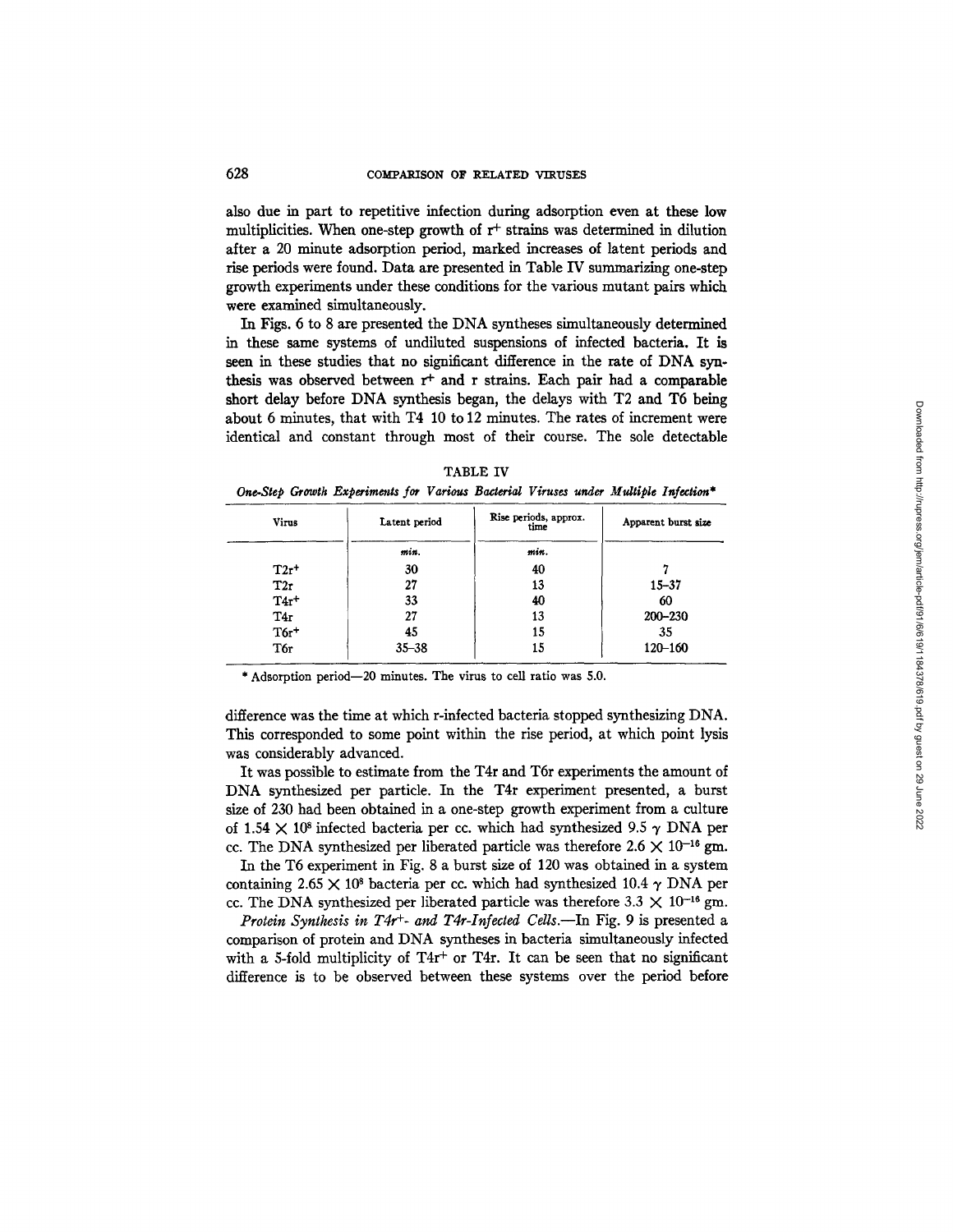





FIG. 7. A comparison of synthesis of DNA in cells multiply infected with  $T4r^{+}$  or  $T4r$ virus.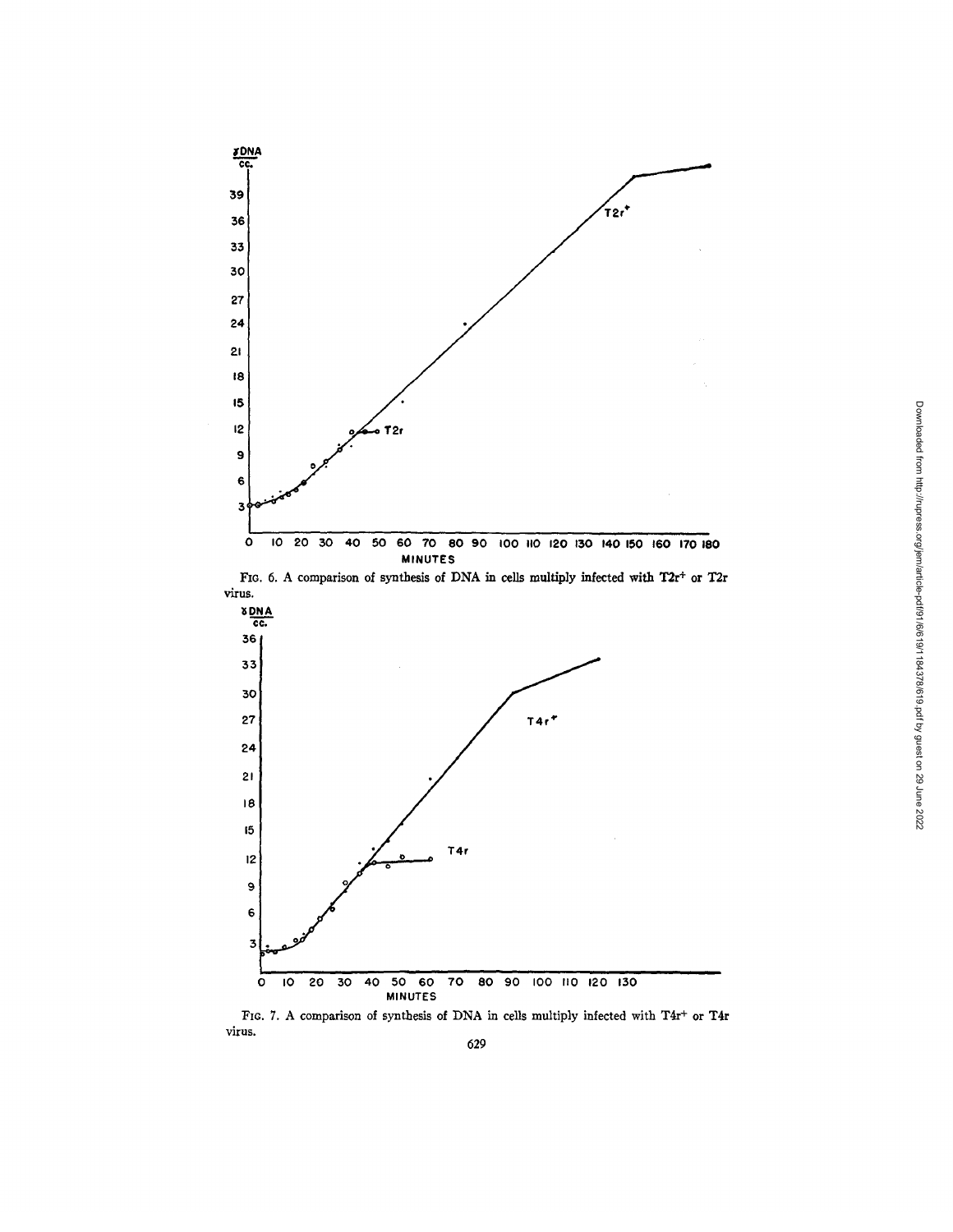

FIG. 8. A comparison of synthesis of DNA in cells multiply infected with T6r<sup>+</sup> or T6r virus.



FIG. 9. A comparison of protein and DNA synthesis in cells multiply infected with  $T4r^{+}$ or T4r virus.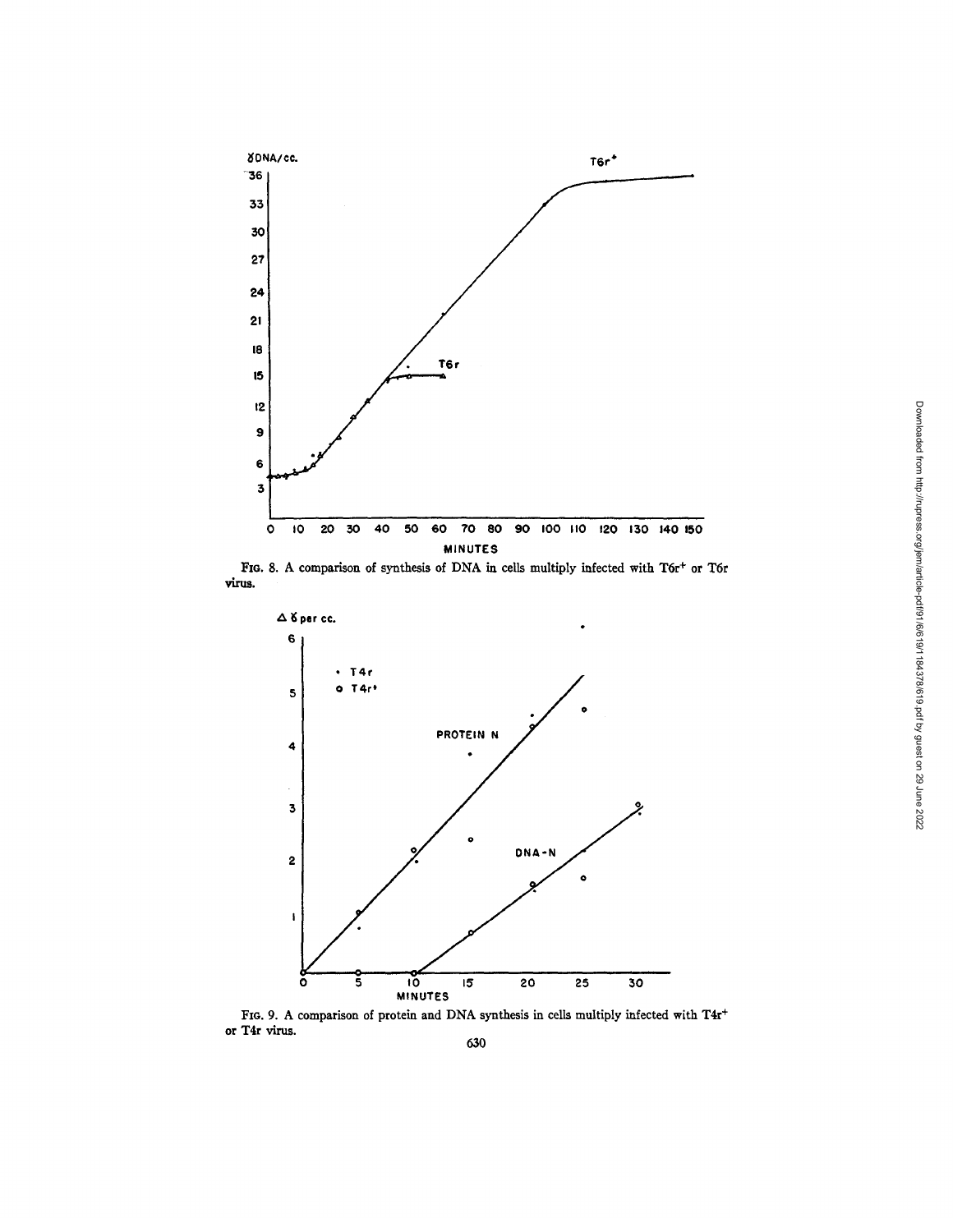reinfective lysis inhibition occurred. As described earlier, DNA synthesis stopped in the r system between 30 and 40 minutes as massive lysis occurred. Protein synthesis could not be studied in the r system further since lysis was accompanied by vigorous proteolysis.

In Fig. 10 is presented the complete course of a  $T4r<sup>+</sup>$  experiment. The slight but significant proteolysis, before reinfection inhibited further lysis, displaced



the protein increment curve, which then continued at approximately the initial rate. The DNA synthesis was not displaced indicating that the proteolysis was not associated with DNA-containing structures or did not affect precipitation of DNA. These results are in apparent contrast to earlier  $T2r^+$ data in a lactate medium which suggested an inhibition of the rate of protein synthesis during lysis inhibition. The latter impression arose from the masking of proteolysis during primary lysis by the coincidental circumstances of especially poor lysis in  $T2r$  systems and weak proteolysis during the lysis of lactate-grown bacteria.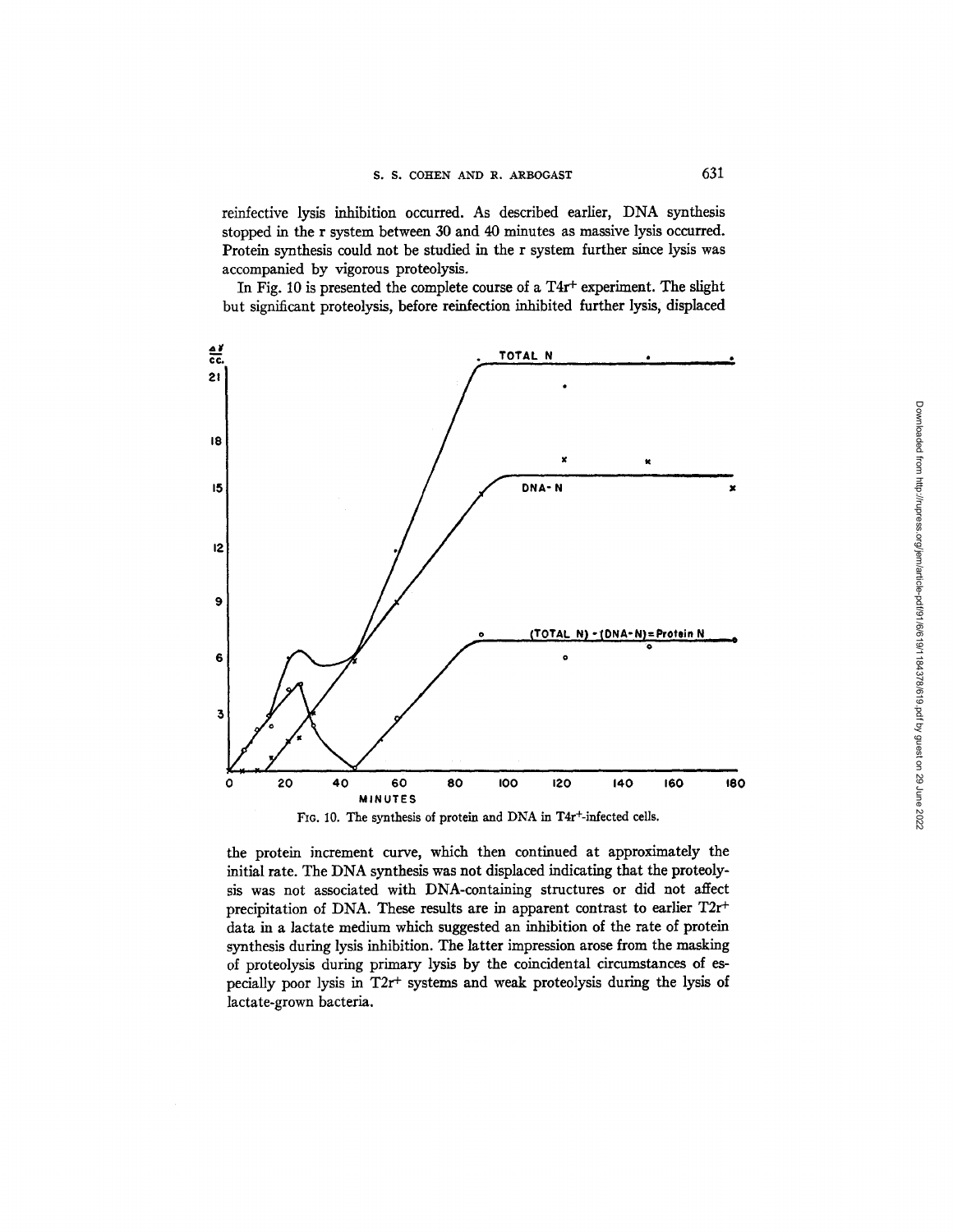*Turbidimetric Study of Infected Cultures.--In* Figs. 11 and 12 are presented comparisons of the turbidities of cultures infected simultaneously with the r or r+ strains respectively. In the comparison of the r strains an initial dip in the turbidities of the cultures was seen followed by a recovery of turbidity just prior to the burst to approximately the original level. The inception of the major dips in infected cultures occurred at times corresponding to the end of



FIO. 11. A comparison of the turbidities of cultures containing *E. toll* multiply infected with T2r, T4r, or T6r virus.

latent periods, as determined in one-step growth experiments. A short preliminary dip in the T6r culture coincided very well in time with the small increment in infectious centers regularly seen at 25 minutes in one-step growth experiments. Characteristically the turbidity fall in the T2r culture was slow.

In the  $r^+$  cultures it is seen that lysis inhibition was produced in the order  $T2r^{+}$  > T4r<sup>+</sup> > T6r<sup>+</sup>. Studies of virus liberation in these systems showed that the rise periods of the cultures ended at  $T2r^{+}-6$  hours,  $T4r^{+}-5$  hours, and T6r+-4 hours. In these systems, however, virus appeared throughout the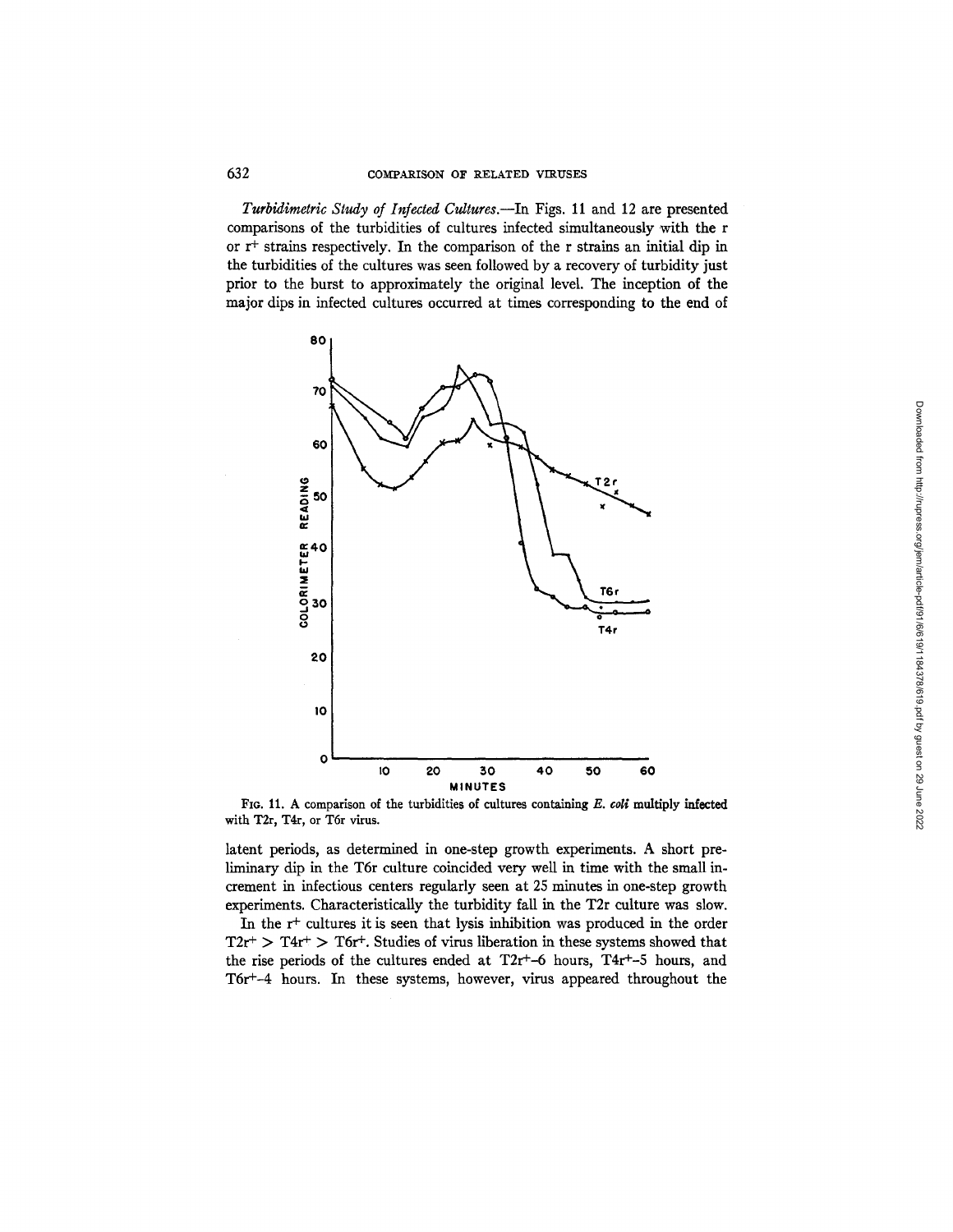period of turbidity increase to the extent of 10 to 20 per cent of the maximum fiter obtained. This indicated a slow breakdown of some cells before the major lysis occurred.



Fro. 12. A comparison of the turbidities of cultures containing *E. coli* multiply infected with  $T2r^{+}$ ,  $T4r^{+}$ , or  $T6r^{+}$  virus.

*Comparison of DNA Synthesis in r-Infected Bacteria.*—The theory had been advanced that the quantitative aspects of the synthesis of virus constituents are predominantly a function of bacterial capabilities and enzymes. Therefore it might be anticipated that the rates of DNA synthesis, for example, would be the same in ceils, allquots of which were simultaneously infected with different viruses. As in Fig. 13 this was indeed found, thereby providing an additional partial confirmation of the theory. Although T4r-infected cells start somewhat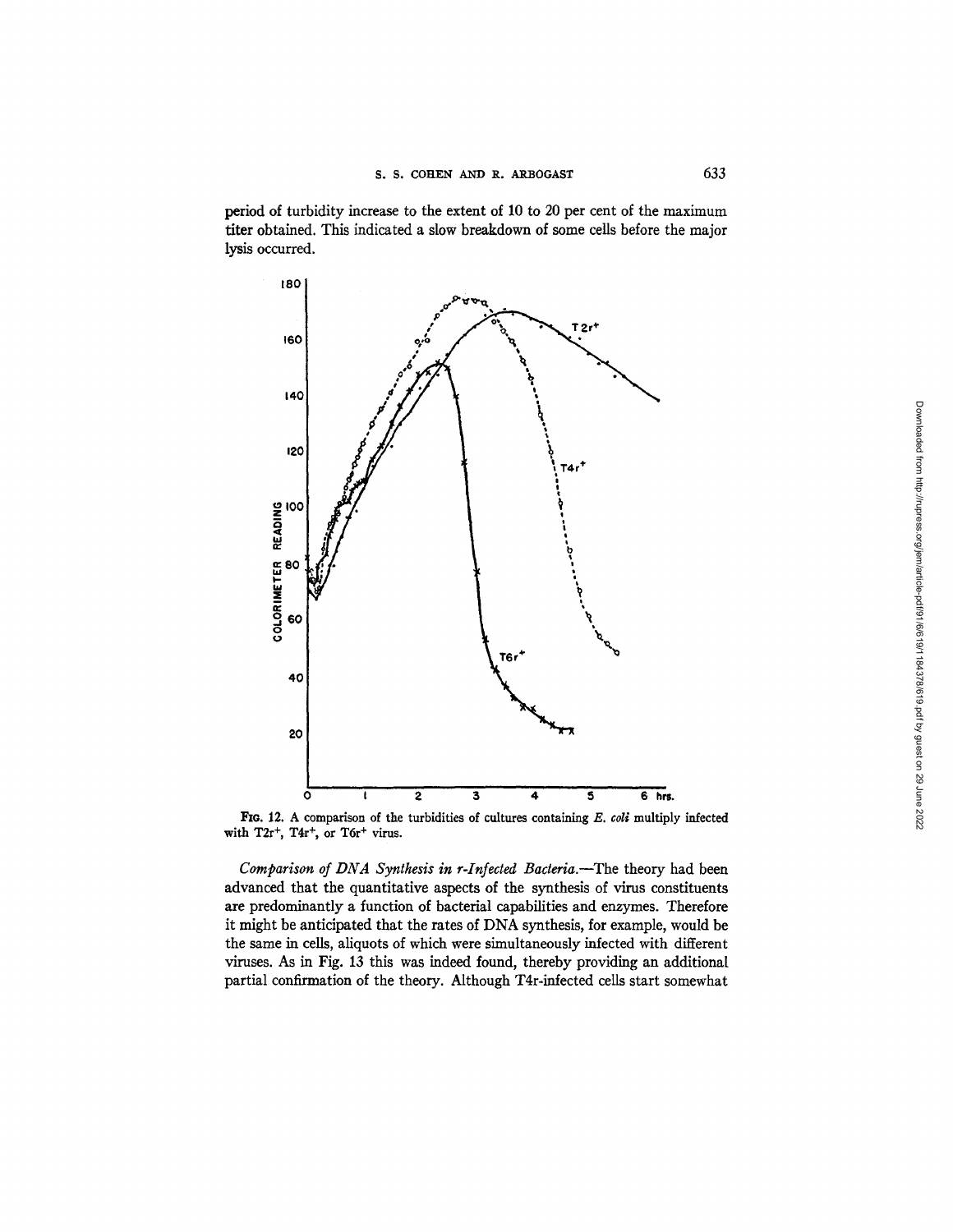later, and lyse slightly earlier, the maximal rates of DNA synthesis for the three types of infection were independent of the virus strains used.



Fro. 13. A comparison of synthesis of DNA in cells multiply infected with T2r, T4r, or T6r virus.

#### DISCUSSION

No chemical or physiological difference has as yet been found which clarifies the nature of the  $r^+ \rightarrow r$  mutation. It has been shown that the occurrence of this mutation does not affect adsorption in T2 systems, DNA synthesis in T2, T4, and T6 systems, nor protein synthesis in T4 systems. Consistent differences between all  $r$  and  $r$ <sup>+</sup> strains have been revealed only in that functional character by which the r mutation is described, lysis and lysis inhibition.

Some other functional differences have been observed between some r and  $r^{+}$  strains. For instance, significant differences in the adsorption cofactor requirements, and latent periods have been revealed between T4r+ and T4r, T6r<sup>+</sup> and T6r. Their significance with respect to the  $r^+ \rightarrow r$  mutation is obscure since the variations are in opposite directions in the T4 and T6 pairs and do not even appear in the T2 set.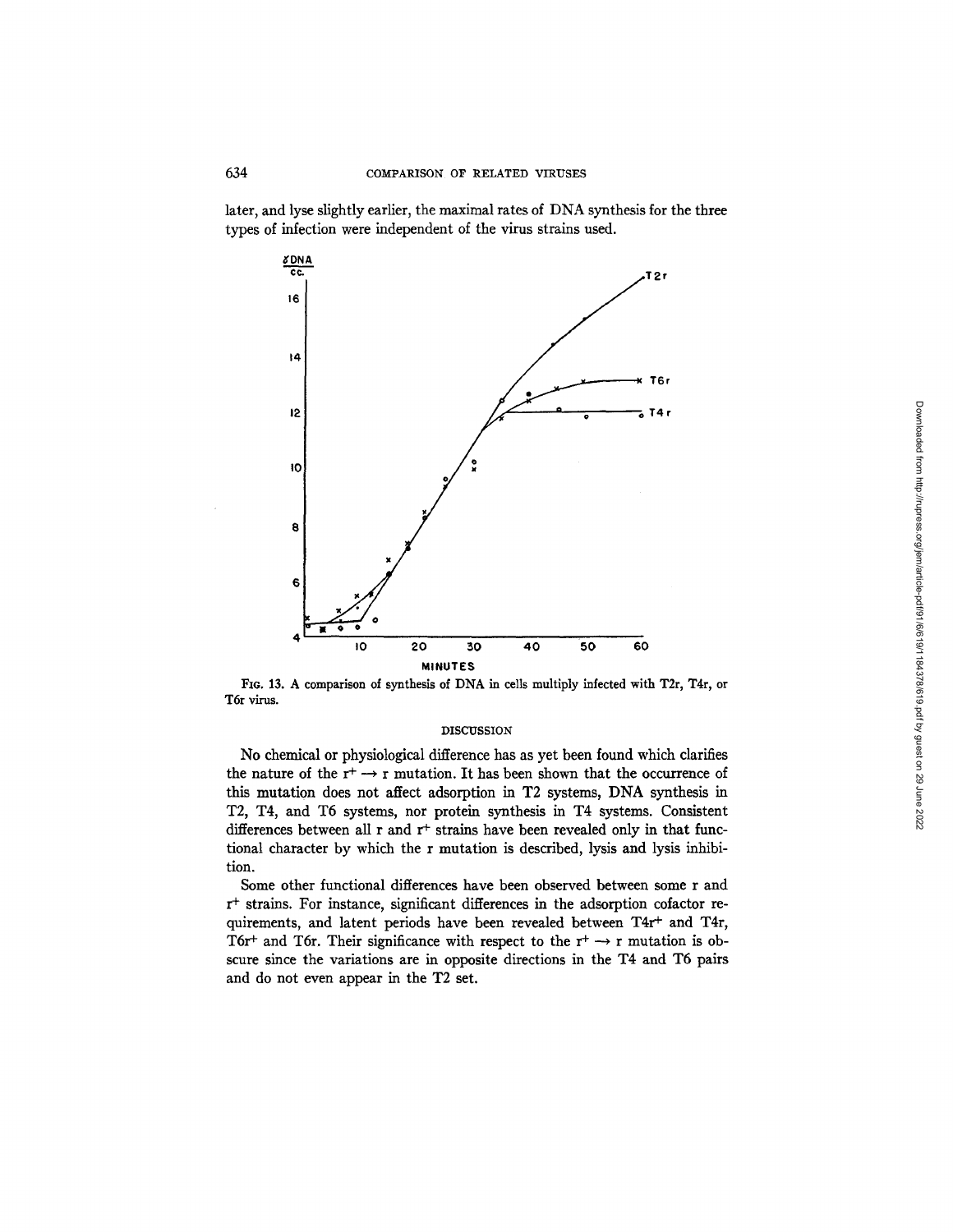The fact that inheritable differences can be found as a mutational step from one virus to another does cast light upon some current biochemical theories of gene action. One extreme view frequently expressed at the present time asserts that the loss of a gene or its change is invariably accompanied by a loss or change in a basic enzyme whose production the gene controls. No virus enzymes have as yet been implicated in virus synthesis; in fact the existing evidence strongly suggests the contrary view that the host cells effect the synthesis with host enzymes. Further, since a virus-infected cell has not yet been observed to synthesize enzymes of any type, it is difficult to see how genetic change in these viruses is associated with enzyme production. The existence of genetic change among the viruses would appear to be an outstanding exception to the one gene-one enzyme hypothesis. One alternative explanation could possibly point to structural alterations of the specific models which the virus presents to the synthetic mechanisms.

The figures presented above for the DNA synthesized per particle liberated in T4r and T6r infections show a fairly close agreement with the values presented elsewhere for the DNA per particle in the most active isolated virus preparations obtained. T4r and T6r had 2.6 and  $3.3 \times 10^{-16}$  gm. DNA synthesized per virus particle liberated respectively. Isolated T4r preparations had 2.4 and T6r  $3.4 \times 10^{-16}$  gm. DNA per active particle. In general, T4r was observed to have larger burst sizes than T6r although the nucleic acid synthesized by infected cells was of the same order. This may be ascribed to a lower DNA per particle of T4r or a lower efficiency of recovery of T6r from lysed cells, as does appear to be the case for T2r. However, from Fig. 11 T6r-infected bacteria appeared to lyse as thoroughly as in T4r systems.

The large turbidity increments observed with  $r^+$ -infected cells in this glucose medium were not previously observed in the lactate medium. They are ascribed to a swelling of the cells which has been observed microscopically by many workers immediately prior to lysis (see also section on bacterial growth). This swelling must have been due to osmotic effects as well as an increase of solids. The synthesis of both DNA and protein in the  $T4r^{+}$  system for example, stopped at 90 minutes although the turbidity increased at about the same rate for 60 minutes more before lysis began. Therefore it cannot be concluded that lysis was a result of the depletion of structural elements for synthesis of various viral constituents. It is possible that the enzymatic mayhem observed in lysis is due to the structural disorganization of cellular enzymes provoked by osmotic distension. This, however, does not explain the fact that similarly swollen cells (infected by  $T2r^+$  or  $T4r^+$ ) lysed at very different rates.

Finally it is evident that these data provide an extension and confirmation of early data confined in the main to  $T2r<sup>+</sup>$  to r and  $r<sup>+</sup>$  strains of T2, T4, and T6. The picture elaborated then of the course of the phenomena in virus reproduction is in the main confirmed and extended.